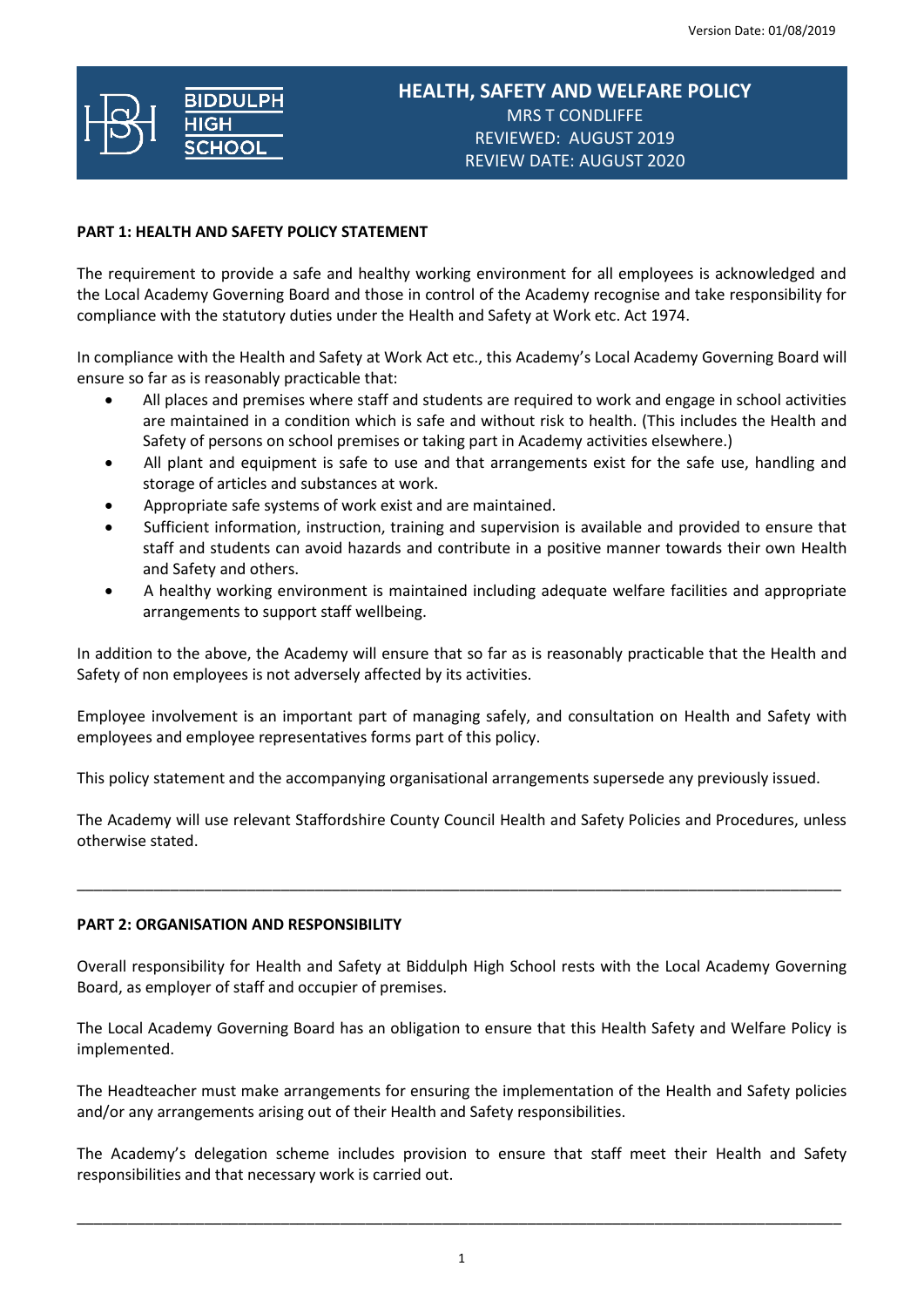# **Duties and responsibilities for Health and Safety have been assigned to Staff and Governors based upon the following roles:**

| <b>Policy-makers</b> | Devise and produce policy on Health, Safety and Welfare at a strategic level.                                                                                                                                                                                                        |
|----------------------|--------------------------------------------------------------------------------------------------------------------------------------------------------------------------------------------------------------------------------------------------------------------------------------|
|                      | Preserve, develop, promote and maintain the Academy's Health and Safety management<br>system.                                                                                                                                                                                        |
|                      | Ensure that Health and Safety matters are taken into account when organisational<br>decisions are made.                                                                                                                                                                              |
| <b>Planners</b>      | Develop the local plans to achieve Academy health & safety objectives. Develop<br>management arrangements for the identification of hazards and control of risks within<br>their area                                                                                                |
| <b>Implementers</b>  | Ensure that workplace precautions and safe systems of work are developed in order to<br>identify hazards and control risks. Ensure all the systems are working effectively                                                                                                           |
| <b>Assisters</b>     | Have the authority, independence and competence to advise Directors, Managers and<br>Employees (or their representatives). They may also be technical or specialist employees<br>who have achieved a certain level of Health and Safety competency within their specialised<br>field |
| <b>Employees</b>     | Irrespective of their position, everyone is regarded as an employee and therefore the<br>employee duties within the H&S Policy apply to them.                                                                                                                                        |

# **Who are the Policy-makers, Planners, Implementers, Assisters and Employees in the Academy?**

|                                        | <b>Policy-makers</b> | <b>Planners</b> | Implementers | <b>Assisters</b> | <b>Employees</b> |
|----------------------------------------|----------------------|-----------------|--------------|------------------|------------------|
| <b>Academy Governors</b>               |                      |                 |              |                  |                  |
|                                        |                      |                 |              |                  |                  |
| <b>Headteacher</b>                     |                      |                 |              |                  |                  |
|                                        |                      |                 |              |                  |                  |
| <b>Academy Leadership Group</b>        |                      |                 |              |                  |                  |
| <b>Health &amp; Safety Coordinator</b> |                      |                 |              |                  |                  |
| (Business Director)                    |                      |                 |              |                  |                  |
| <b>Heads of Curriculum Area</b>        |                      |                 |              |                  |                  |
| <b>Teachers</b>                        |                      |                 |              |                  |                  |
| <b>Managers</b>                        |                      |                 |              |                  |                  |
| <b>All Support Staff</b>               |                      |                 |              |                  |                  |
| <b>Specialist Technical Staff</b>      |                      |                 |              |                  |                  |

#### **The responsibilities of Policy Makers, Planners, Implementers, Assisters and Employees within the Policy**

| <b>Policy-makers</b>   |                                                                                  |  |  |  |
|------------------------|----------------------------------------------------------------------------------|--|--|--|
| <b>Academy</b>         | Devise and produce policy on Health, Safety and Welfare at a strategic level.    |  |  |  |
| <b>Governors</b>       | Preserve, develop, promote and maintain the Academy's Health and Safety          |  |  |  |
| <b>The Headteacher</b> | management system.                                                               |  |  |  |
|                        | Ensure that Health and Safety matters are taken into account when organisational |  |  |  |
|                        | decisions are made.                                                              |  |  |  |

**The Policy makers:**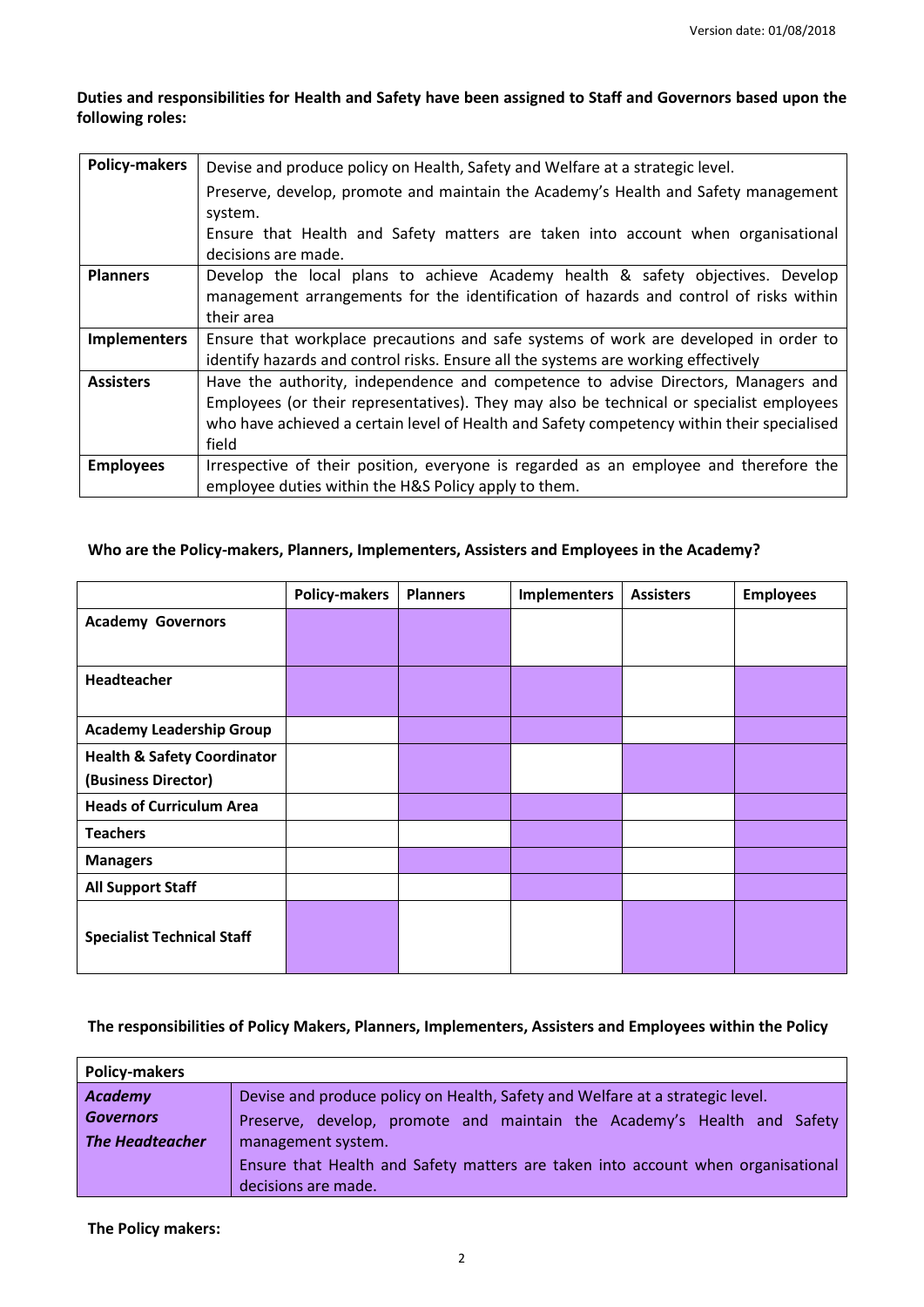- Will be familiar with the overall responsibilities laid down for **Policy Makers** in this Policy.
- Must ensure that the Academy has a structure in place to manage Health and Safety which includes; planning, implementation of these plans, monitoring, and reviewing and auditing. This must be integrated into general day to day management.
- Will ensure that plans for continuous improvement in Health and Safety management are developed and reviewed regularly.
- Must ensure that all Academy activities are organised and have sufficient arrangements and resources; to ensure that Health and Safety can be managed effectively.

#### **As Policy Makers, the Local Academy Governing Board:**

- Must ensure that those who have been assigned specific responsibilities in the Academy for H&S have been identified, this has been communicated, and adequate training or instruction has been given.
- Must ensure that sufficient competent persons are in place to advise the Academy on H&S issues.
- Will set H&S targets (with Planners) to improve H&S performance.
- Is required to monitor that the H&S targets are being met and the Academy is meeting Health and Safety obligations by checking that policies and procedures are implemented in accordance with requirements, and by reviewing Key Performance Indicators (KPI) of Health and Safety performance on a regular basis.
	- The H&S Coordinator may be delegated the responsibility to collate these KPI's on the Headteacher's' *behalf (see Assisters below)*
- Seek advice from and receive reports from the County Council H&S Advisers as appropriate and take actions as necessary.
- Ensure that the auditing of H&S takes place and that action plans are developed as a result of audit.
- The Governors will ensure that all their decisions reflect the commitment of this policy and promote a positive culture towards Health, Safety and Welfare issues.

| <b>Planners</b>                        |                                                     |  |
|----------------------------------------|-----------------------------------------------------|--|
| <b>The Headteacher</b>                 | Develop the local plans to achieve Academy health & |  |
| <b>Leadership Group</b>                | safety<br>Develop<br>objectives.<br>management      |  |
| <b>Academy Governors</b>               | arrangements for the identification of hazards and  |  |
| <b>Health &amp; Safety Coordinator</b> | control of risks within their area.                 |  |
| <b>Heads of Curriculum Area</b>        |                                                     |  |
|                                        |                                                     |  |

**The Planners will:**

- Be familiar with the overall responsibilities laid down for **Planners** in this Policy.
- Take overall responsibility for the day to day Health and Safety management of the Academy and Academy activities taking place outside Academy premises.
- Determine the resources and arrangements needed to manage Health and Safety effectively as part of the Academy planning process.
- Delegate to other members of staff any or all of the duties associated with the management of Health and Safety. *(It is clearly understood by everyone concerned that the delegation of certain duties will not relieve the Headteacher from the overall day to day responsibilities for Health and Safety within the establishment.)*
- As part of their management of Health and Safety:
	- Nominate an individual to undertake the role of Premises Manager ( see i**mplementers** below)
	- identify a member of staff who can act as a Health and Safety Coordinator (see **Assisters** below)
- Ensure that these staff receive appropriate H&S training.
- Ensure that all staff within the Academy are aware of their responsibilities with regard to Health and Safety issues. Where staff have specific duties in Health and Safety matters (e.g. First Aid/Fire Marshal), this should be identified clearly to everyone in the premises.
- Keep up to date with changes or updates in Health and Safety management by using HSE resources and communications.
- Ensure that suitable and sufficient training, instruction and information is provided when required.
- Set Health and Safety objectives as part of the Academy planning process.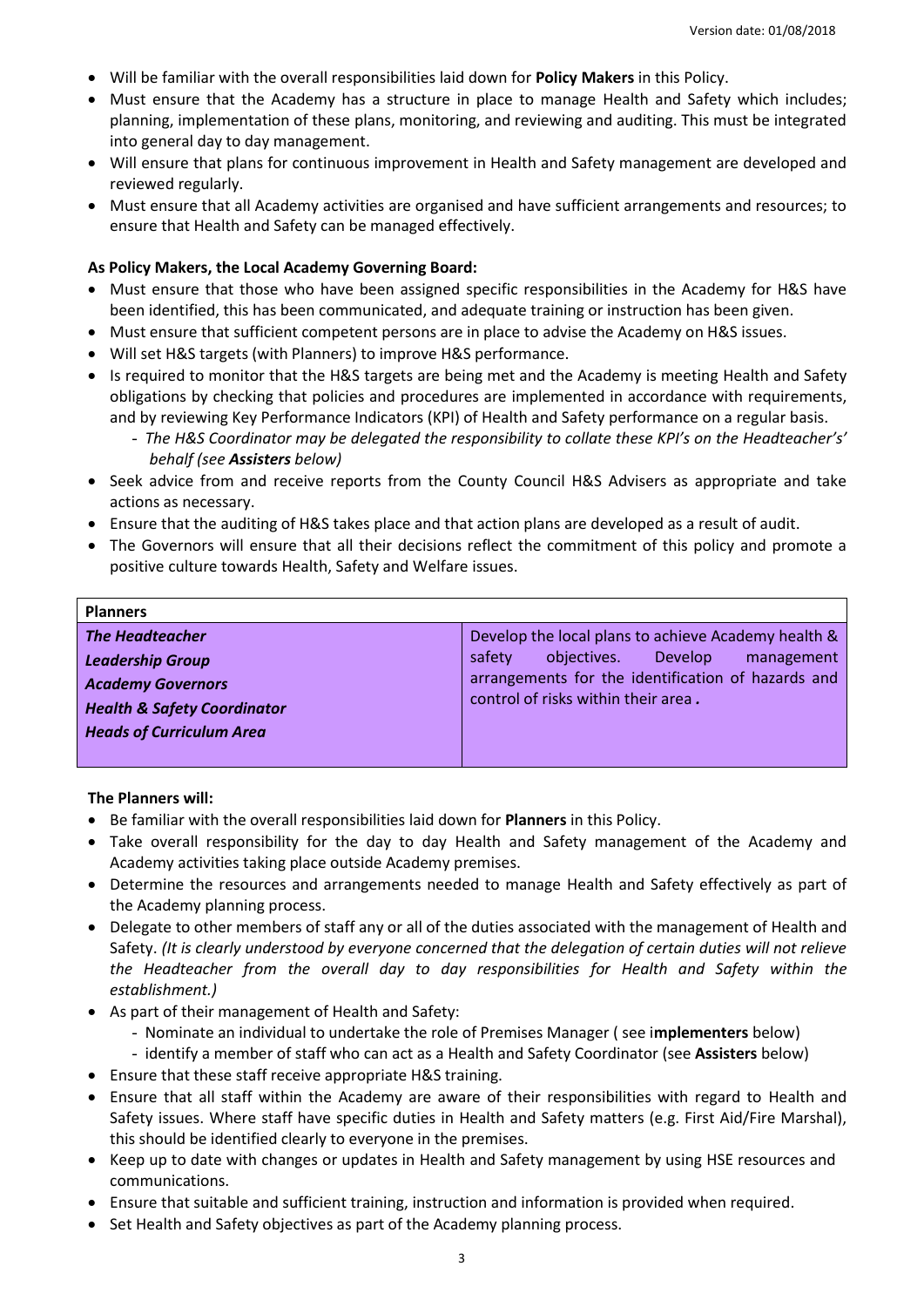- Include Health and Safety in staff objectives where appropriate and assess their performance against these objectives regularly.
- Advise Governors of the resources and arrangements needed to manage Health and Safety effectively as part of the Academy planning process.
- Communicate any Health and Safety actions outlined in the Academy planning process to relevant staff and Governors.
- Develop management arrangements for the identification of hazards and control of risks (risk assessments), ensure these take place and that results are communicated to staff.
- Develop local policies and procedures as necessary for Health and Safety.
- Ensure that an annual **Premises H&S Evaluation** (inspection) of the premises is carried out, in line with the Audit arrangements. (This duty may be delegated to other members of school staff).
- Ensure that an **Annual Self Audit** of the management of H&S is carried out, in line with the Audit arrangements. (This duty may be shared with other staff such as LG).
- Draw up any Action Plans required from the results of the Premises H&S Evaluation and Annual Self Audit and monitor these regularly.

**\_\_\_\_\_\_\_\_\_\_\_\_\_\_\_\_\_\_\_\_\_\_\_\_\_\_\_\_\_\_\_\_\_\_\_\_\_\_\_\_\_\_\_\_\_\_\_\_\_\_\_\_\_\_\_\_\_\_\_\_\_\_\_\_\_\_\_\_\_\_\_\_\_\_\_\_\_\_\_\_\_\_\_\_\_\_\_**

- Take part in and cooperate with any **Health and Safety Audit** which may be carried out.
- Consult with staff as necessary on matters of Health and Safety which may affect them at work.

#### **Site Finance and Staffing Committee**

The Academy has established a Site Finance and Staffing Committee which should meet regularly to consider Health and Safety planning and organisation, the implementation of policies and to review and monitor performance.

An annual report to the Local Academy Governing Board outlining achievements against the H&S plan and annual KPI's should be considered by Planners and Implementers, the Academy's Health and Safety Coordinator is responsible for collating this information (see **Assisters**) for their consideration. As a minimum, the report will contain a summary of accident and ill health statistics for the current year and will suggest Health and Safety targets and priorities for the forthcoming year.

| <b>Implementers</b>                                                                                                                                                                                                                                 |                                                                                                                                                                                  |  |  |  |
|-----------------------------------------------------------------------------------------------------------------------------------------------------------------------------------------------------------------------------------------------------|----------------------------------------------------------------------------------------------------------------------------------------------------------------------------------|--|--|--|
| The Headteacher (also Policy maker, Planner)<br>School Leadership Team (also planners)<br>Heads of Curriculum Area (who may also be planners)<br><b>Teaching Staff [Including supply teachers]</b><br><b>Business Director</b><br>All support staff | Ensure that workplace precautions and safe<br>systems of work are developed in order to<br>identify hazards and control risks. Ensure all the<br>systems are working effectively |  |  |  |
|                                                                                                                                                                                                                                                     |                                                                                                                                                                                  |  |  |  |

#### **The Implementers will:**

- Maintain an understanding of the Academy Health and Safety Policies
- Demonstrate commitment to the management of Health and Safety by:
	- Setting a good example to others
	- Promoting good practice
	- Identifying H&S problems and rectifying them if possible
	- Challenging poor H&S performance or attitudes
	- Communicating regularly about H&S
- Be responsible for and take the lead on implementation of Health and Safety policies and any arrangements which have been developed by the Policy makers and Planners.
- Understand and own the plans in place for H&S as part of the overall Academy planning process monitor progress in these areas and advise planners of the results or any deficiencies.
- Ensure than any personal targets set by Planners are achieved, feedback any issues identified in this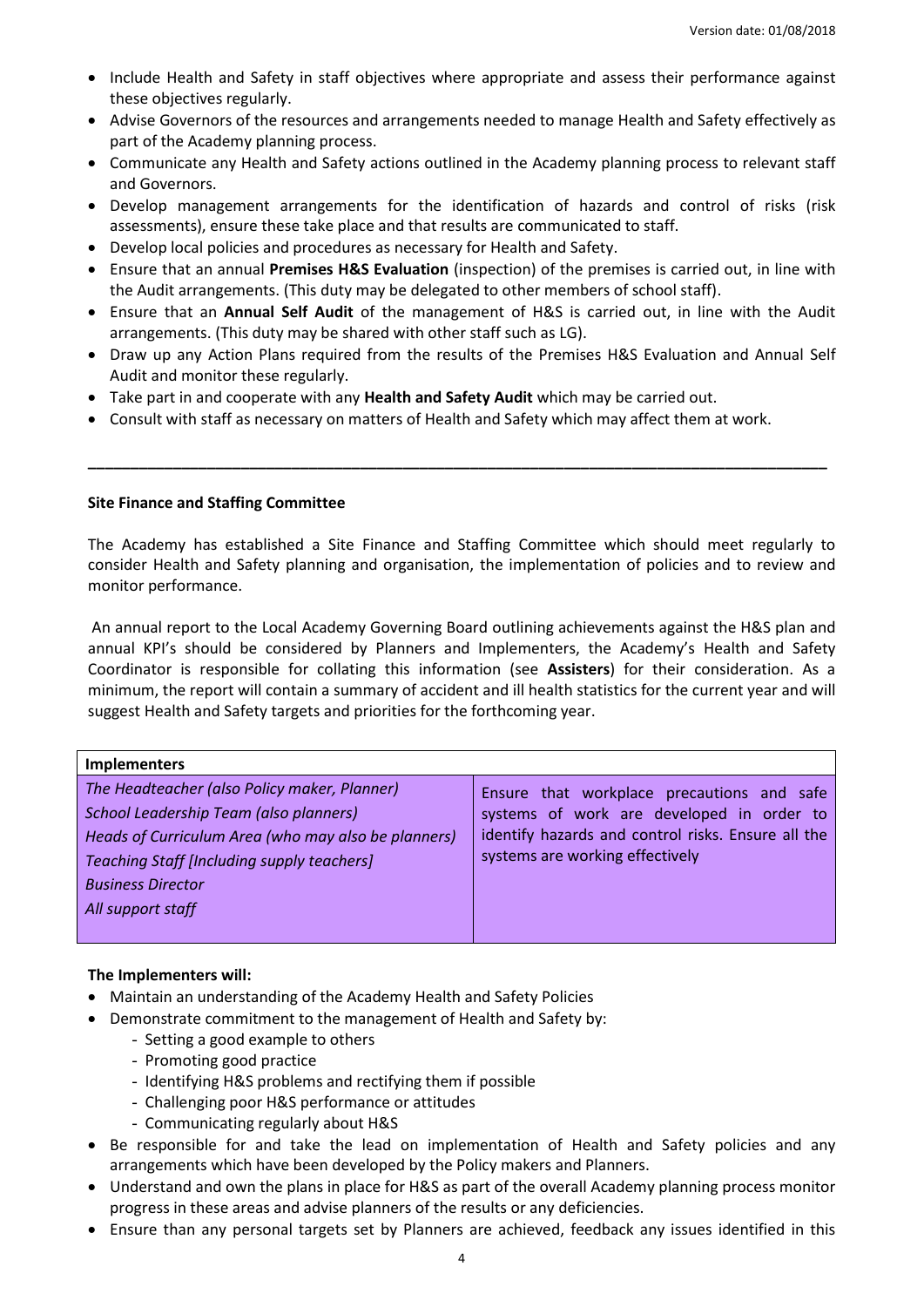process.

- Ensure that individuals have Health and Safety objectives as part of their annual review process (these may reflect the overall H&S plans).
- Encourage participation in H&S and ensure that communication about H&S issues takes place.
- Assess new and existing work activities for hazards, ensuring that risk assessments are in place, control measures implemented (safe methods of work/Personal Protective Equipment etc) and the results of risk assessments communicated.
- Ensure that, where responsibilities for Health and Safety have been delegated to staff members, these roles are properly assigned and understood by employees in their teams/areas.
- Ensure that staff in these roles have received appropriate training.
- Ensure that there is sufficient information, instruction and training and resources available for staff in order for them to do their job.
- Consult with staff as necessary on matters of Health and Safety which may affect them at work and receive Health and Safety reports from Health and Safety Representatives, responding as necessary.
- Supervise work adequately to ensure that good Health and Safety standards are maintained.
- Ensure that adequate monitoring of H&S takes place e.g. by taking part on Premises H&S Evaluations and carrying out own inspection of work areas.
- Carry out any reactive monitoring required such as investigation of accidents, near misses and occupational illness and ensure the information gained is used to improve H&S in the future.
- Avoid allocating "blame" to individuals who report accidents, illness or near misses, and ensure that all reports of this nature are managed effectively.
- Monitor H&S standards at the local level by retaining statistics to identify patterns and trends in events.
- Seek advice from the H&S Adviser or other specialist as required.
- Make use of other resources available to promote H&S at work (e.g. intranet/Newsletters).
- In addition to the above, Teaching staff are responsible for the Health and Safety of all students under their control whilst involved in organised work activities both on site e.g. classrooms, laboratories, workshops etc., and off site e.g. school trips.

**\_\_\_\_\_\_\_\_\_\_\_\_\_\_\_\_\_\_\_\_\_\_\_\_\_\_\_\_\_\_\_\_\_\_\_\_\_\_\_\_\_\_\_\_\_\_\_\_\_\_\_\_\_\_\_\_\_\_\_\_\_\_\_\_\_\_\_\_\_\_\_\_\_\_\_\_\_\_\_\_\_\_\_\_\_\_\_\_\_**

Contribute towards the assessment and mitigation of risk as presented in the Risk Register.

#### **Role of Premises Manager undertaken by Business Director**

## **In addition to the responsibilities above, those undertaking the role of Premises Manager have specific duties laid down in the Health, Safety and Welfare policy. These are reproduced here:**

- To maintain an understanding of Health and Safety policy arrangements and the premise manager responsibilities detailed within them, and an awareness of relevant premise related Health and Safety legislation, issues and procedures and operating within these requirements.
- To control contractors working on the premises, and ensure that hazard information has been exchanged and suitable risk control measures implemented;
- Ensuring adequate security arrangements are maintained.
- Ensuring the general cleanliness of the premises and that adequate welfare facilities are provided.
- Arranging for regular inspection of the areas of the premises for which they are responsible to monitor that workplace Health and Safety standards are in effective working order and that a safe means of access and egress is maintained.
- Ensuring that adequate fire safety arrangements and emergency procedures are implemented and maintained.
- Ensuring that plant and equipment is adequately maintained.
- Arranging for the regular testing and maintenance of electrical equipment.
- Maintaining records of plant and equipment maintenance, tests, fire evacuation drills, fire officer inspections and fire extinguisher maintenance.
- Ensuring adequate first aid requirements for the premises are formally assessed and adequate provision is made.
- Ensuring that all premise related hazards are adequately identified, assessed and suitable and sufficient control measures implemented and monitored.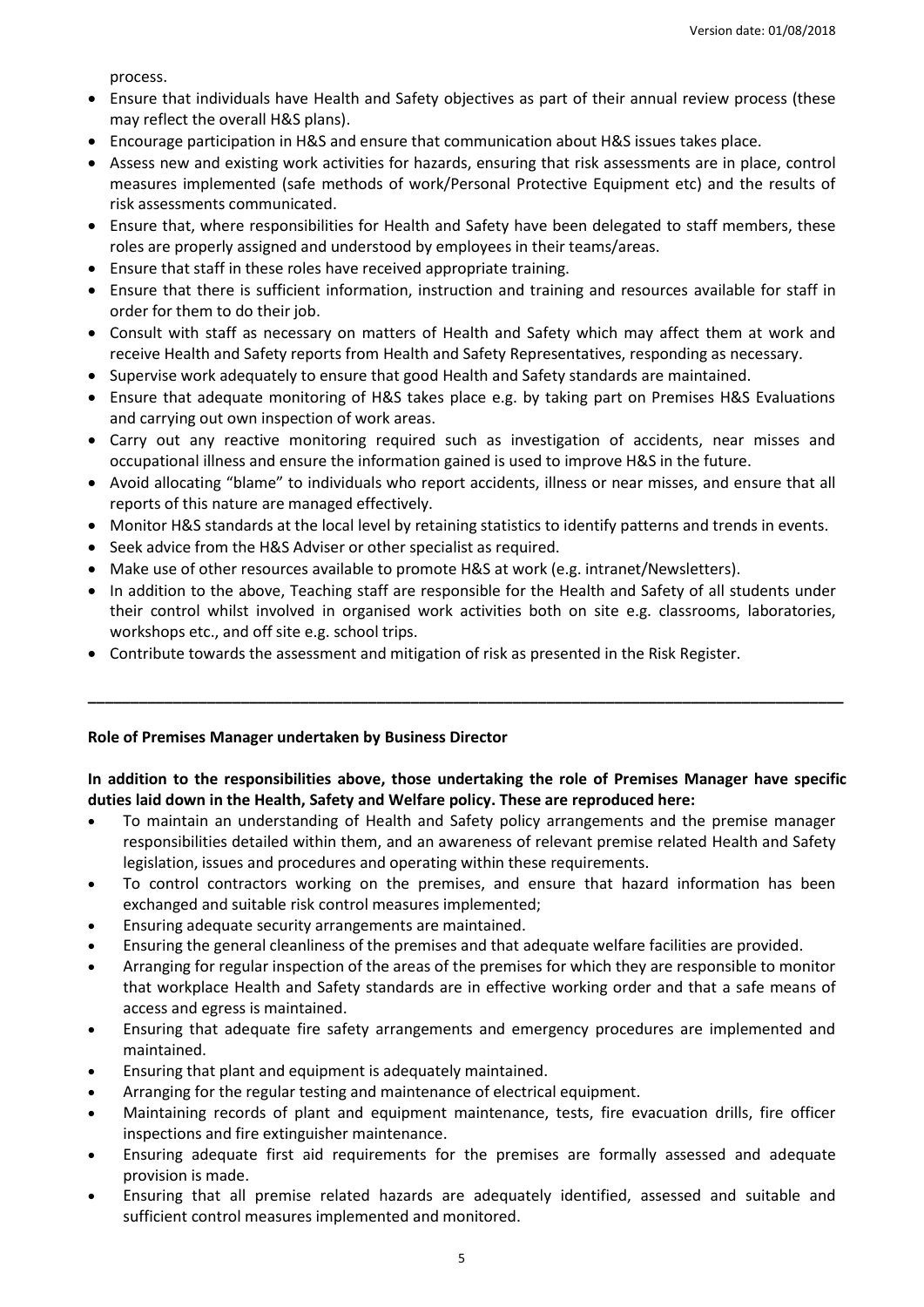- Undertaking thorough investigation of all premise related accidents/incidents. Ensure the availability of an accident book at each premise.
- Ensuring the adequate provision of Health and Safety notices and warning signs are prominently displayed and comply with the Health and Safety (Safety Signs and Signals) Regulations.
- Ensuring that a copy of the Health and Safety Law Poster is displayed in an accessible location and the information on the poster kept up to date.
- Maintaining a Health and Safety file on the premises in relation to any construction work covered by the Construction (Design and Maintenance) Regulations and make this available to contractors upon requests.
- Ensuring that adequate systems are in place for the management of asbestos and control of Legionella and excessive water temperatures.
- To respond promptly to 'D1 Notifications' that is notification of a defect that could affect the Health and Safety of building occupants/visitors, informed to them by County Property Services as a result of a maintenance contact visit.

| <b>Assisters</b>                         |                                                                 |
|------------------------------------------|-----------------------------------------------------------------|
| <b>Health and Safety Coordinators</b>    | Have the authority, independence and competence to advise       |
| <b>Health and Safety Advisors</b>        | Directors, Managers and Employees (or their representatives).   |
| <b>Occupational Health Professionals</b> | They may also be technical or specialist employees who have     |
| <b>Specialist Technical Staff</b>        | achieved a certain level of Health and Safety competency within |
|                                          | their specialised field.                                        |

Assisters act in a supportive role to managers and may use their authority, independence and competence to advise when required to do so.

**\_\_\_\_\_\_\_\_\_\_\_\_\_\_\_\_\_\_\_\_\_\_\_\_\_\_\_\_\_\_\_\_\_\_\_\_\_\_\_\_\_\_\_\_\_\_\_\_\_\_\_\_\_\_\_\_\_\_\_\_\_\_\_\_\_\_\_\_\_\_\_\_\_\_\_\_\_\_\_\_\_\_\_\_\_\_\_**

## **The Role of Health and Safety Coordinator, undertaken by Business Director**

- Is familiar with the responsibilities of Assisters laid down in the Health, Safety and Welfare Policy.
- Has the core duty to ensure that there is a system established for the management of Health and Safety – this planning and organisation must take place with the Planner(s) and Policy makers as necessary.
- Will keep up to date with Health and Safety issues and changes by making use of resources provided by the HSE to promote H&S at work (e.g. intranet/Newsletters).
- May take on certain functions such as communication, collation of statistics, coordination of H&S Evaluation/Audits as directed, but the overall responsibility rests with the Head of Establishment.
- May collate and produce an **annual report on Health and Safety performance including essential KPIs** (see Part 4) for Governors to view as part of their monitoring process.

\_\_\_\_\_\_\_\_\_\_\_\_\_\_\_\_\_\_\_\_\_\_\_\_\_\_\_\_\_\_\_\_\_\_\_\_\_\_\_\_\_\_\_\_\_\_\_\_\_\_\_\_\_\_\_\_\_\_\_\_\_\_\_\_\_\_\_\_\_\_\_\_\_\_\_\_\_\_\_\_\_\_\_\_\_\_\_

#### **Employees**

All employees, including temporary staff, volunteers, Associate Teachers, Supply Teachers

#### **Employees [including Temporary & Volunteers]**

**Employees** – Irrespective of their position all staff are employees and therefore all the employee responsibilities within this Policy apply to them. All employees in the establishment are aware of the responsibilities of Employees laid down in the Academy Health, Safety and Welfare Policy.

All employees have general Health and Safety responsibilities both under criminal and civil law. Staff must be aware that they are obliged to take care of their own safety and health whilst at work along with that of others who may be affected by their actions.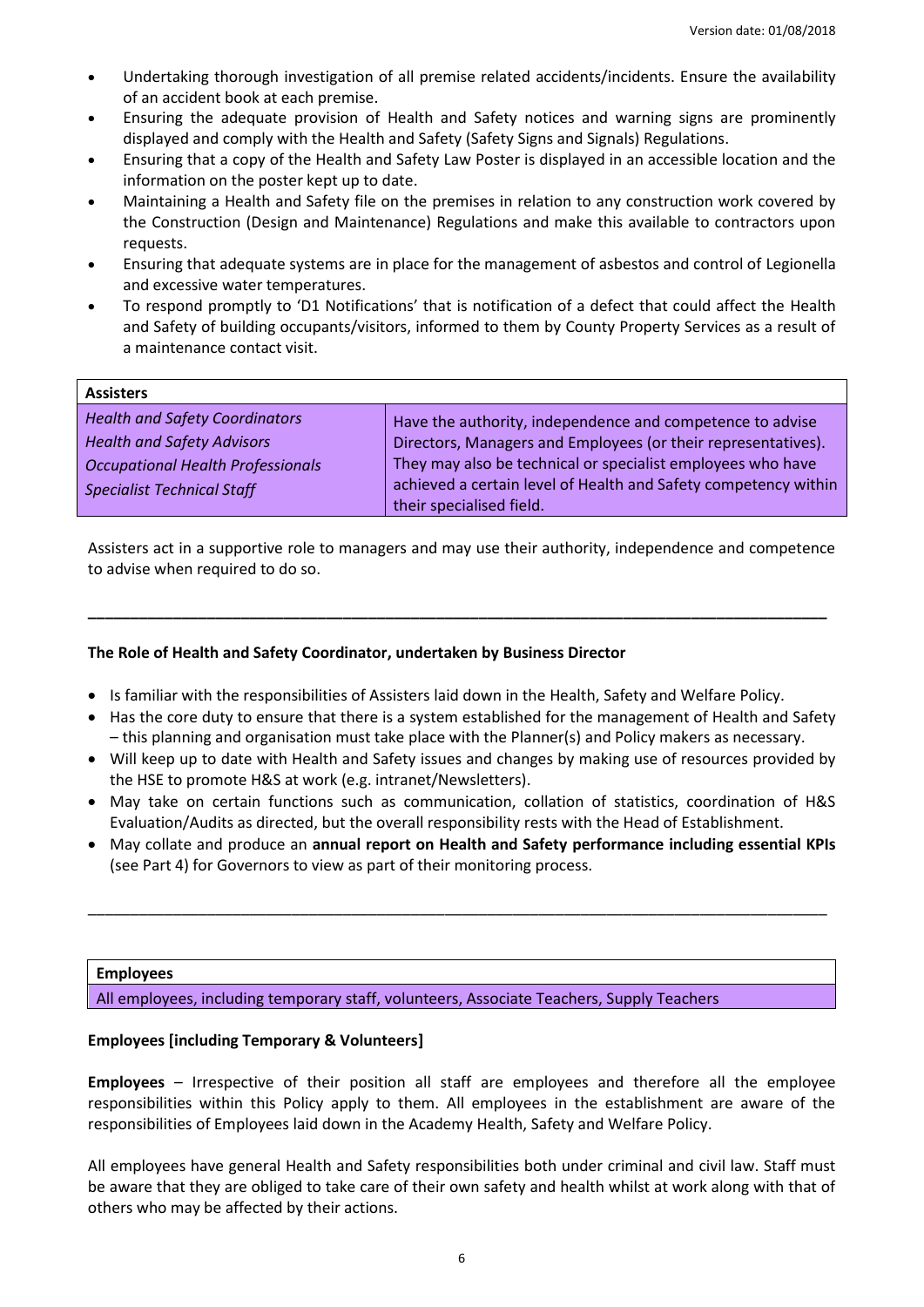Employees must also co-operate with the governing body and senior management of the Academy so that they may fulfil any legal requirements placed on them as employers and/or persons in control of premises.

**\_\_\_\_\_\_\_\_\_\_\_\_\_\_\_\_\_\_\_\_\_\_\_\_\_\_\_\_\_\_\_\_\_\_\_\_\_\_\_\_\_\_\_\_\_\_\_\_\_\_\_\_\_\_\_\_\_\_\_\_\_\_\_\_\_\_\_\_\_\_\_\_\_\_\_\_\_\_\_\_\_\_\_\_\_\_\_**

#### **Students/Students [This section should be drawn to attention of all students]**

All students must be encouraged to follow all safe working practices and observe all Academy Safety Rules. **All students will:**

- Follow all instructions issued by any member of staff in the case of an emergency.
- Ensure that they do not intentionally or recklessly interfere with equipment provided for safety purposes e.g. fire extinguishers etc.

**\_\_\_\_\_\_\_\_\_\_\_\_\_\_\_\_\_\_\_\_\_\_\_\_\_\_\_\_\_\_\_\_\_\_\_\_\_\_\_\_\_\_\_\_\_\_\_\_\_\_\_\_\_\_\_\_\_\_\_\_\_\_\_\_\_\_\_\_\_\_\_\_\_\_\_\_\_\_\_\_\_\_\_\_\_\_\_**

• Inform any member of staff of any situation which may affect their safety.

#### **Staff Safety Representatives**

Health and Safety at work law provides for the appointment of trade union appointed safety representatives from amongst the employees. Where the Governors are notified in writing of such an appointment, the safety representative may have the following functions:

- To investigate potential hazards and to examine the causes of accidents in the workplace.
- To investigate complaints by any employee he/she represents relating to that employees Health and Safety or welfare at work.
- To make representations to the Headteacher via the Vice Headteacher on general matters affecting the Health, Safety and Welfare of employees.
- To carry out workplace Health, Safety and Welfare inspections.
- To attend any safety committee meetings.
- To co-operate with employers in promoting Health and Safety at work.

None of the above functions given to a safety representative impose any legal duty or liability whatsoever on that person. A safety representative is in no way obliged to carry out any or all of the above functions. None union appointed staff safety representatives are afforded the same functions.

**\_\_\_\_\_\_\_\_\_\_\_\_\_\_\_\_\_\_\_\_\_\_\_\_\_\_\_\_\_\_\_\_\_\_\_\_\_\_\_\_\_\_\_\_\_\_\_\_\_\_\_\_\_\_\_\_\_\_\_\_\_\_\_\_\_\_\_\_\_\_\_\_\_\_\_\_\_\_\_\_\_\_\_\_\_\_\_**

#### **PART 3: PROCEDURES FOR REPORTING**

The following procedures and arrangements have been established within our Academy to eliminate or reduce Health and Safety risks to an acceptable level and to comply with minimum legal requirements:

#### **1. Accident Reporting, Recording & Investigation**

- All accidents to be reported to reception as soon as possible and an accident investigation form completed and passed to the Health and Safety Co-ordinator
- If First Aid is required contact the nearest registered First Aider, via Reception if necessary, or seek immediate emergency treatment
- The member of staff responsible at the time of the incident must investigate and complete an accident investigation form and pass to the Business Director for checking/signature. Health and Safety Co-ordinator to discuss any necessary action with relevant staff, the Headteacher or relevant member of the Academy Leadership team as appropriate
- Copy accident form to be passed to Reception for recording and filing.
- All staff to consult with their Head of Curriculum Area regarding events/activities posing risk and seek advice from the Health and Safety Co-ordinator Officer.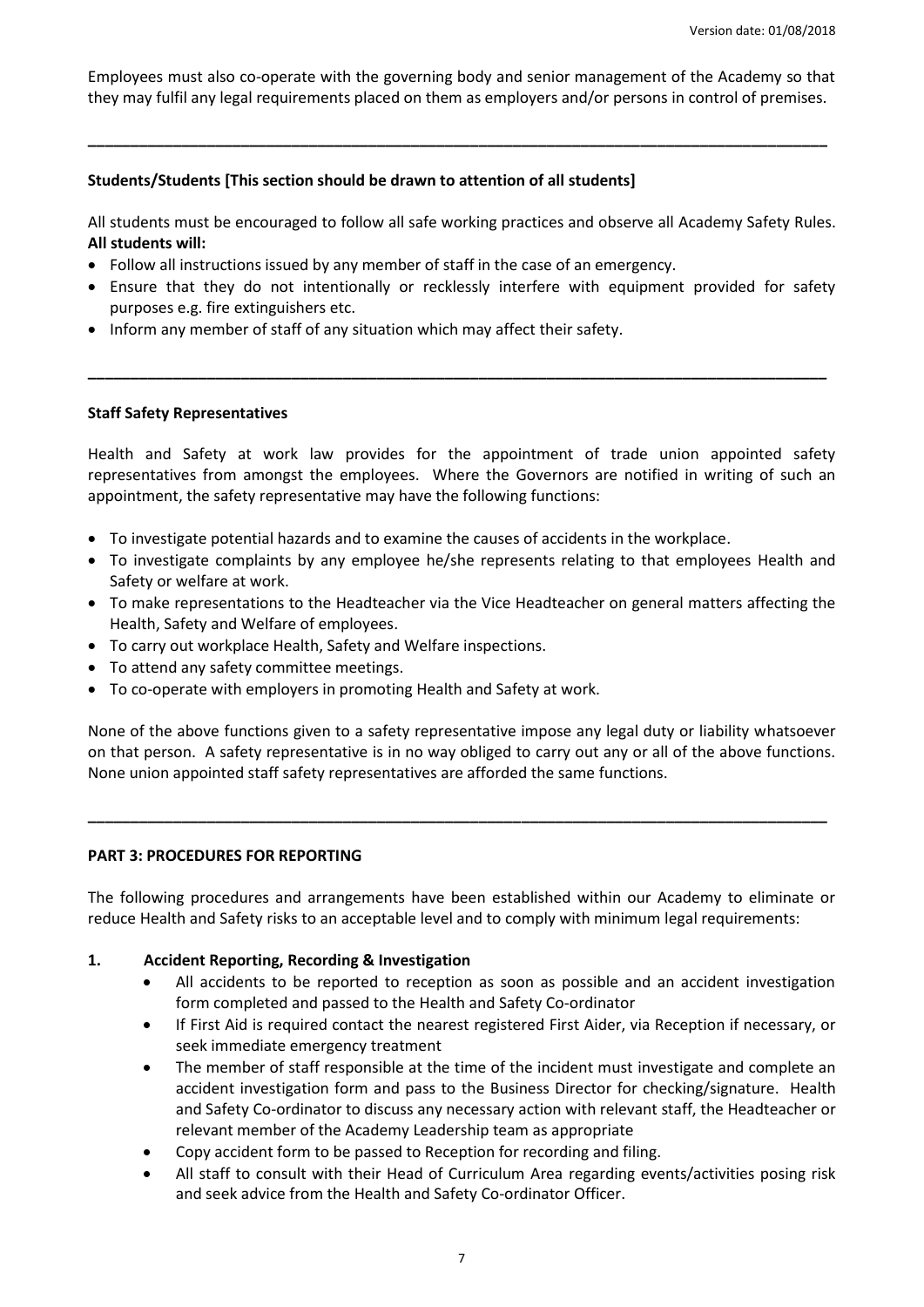#### **2. Asbestos**

- The Business Director, has premises management responsibility, and is responsible for day to day management of the Asbestos Record Systems Manual (RSM).
- Asbestos Register is stored in the Business Director's office.
- All contractors must liaise with the Business Director, or nominated deputy prior to commencing work. The Asbestos RSM must be consulted and signed before invasive work is carried out. Where necessary, asbestos specialists will be consulted, and intrusive asbestos surveys carried out before work is allowed to commence.
- All site staff to consult Asbestos RSM and seek permission from the Business Director prior to work commencing.
- Any other staff or students undertaking any general redecoration/maintenance work, etc must not drill or affix anything to walls without first obtaining approval from the Business Director and checking the Asbestos RSM.
- If staff suspect any damage to asbestos materials, they should seal the area off to prevent access and contact the Business Director or Site staff immediately. The Business Director will instruct asbestos specialists to advise and/or arrange removal.
- Asbestos removal must only be carried out by licensed contractors.
- All new staff will be informed of the presence and dangers of asbestos as part of their Health and Safety induction.
- Full details are available in the Asbestos Policy.

#### **3. Contractors**

- Where the Academy procure the services of an external agency such as Entrust Property and Estates to manage the contract, Governors will follow agreed procedures, and the Business Director will hold regular meetings with their designated representative.
- Where the school manage the contract, the Business Director (or nominated deputy) is responsible for induction of contractors, exchange of information, risk assessments, safe working practices, etc.
- Where appropriate, liaison meetings will take place with contractors and/or Property and Estates representative prior to work commencing, during and at termination of the contract. Informal contact will often take place daily.
- The selection and appointment of contractors will conform to Academy financial regulations as appropriate, and the Governors agreed Scheme of Delegation.
- The Business Director (or nominated deputy) will act as the central contact for any concerns expressed by staff or contractors.
- Contractors working on site must have a minimum of £5,000,000 public liability insurance cover.
- Full details are available in the Management of Contractors Policy.
- **4. Curriculum Safety** [including out of school learning activity/study support]
	- Heads of Curriculum Areas must be familiar with and implement any specialist Health and Safety procedures and guidance relevant to their subject area (e.g. D&T, Science, Art, PE).
	- The Head of Curriculum Area / Line Manager is responsible for the safe working practices of any personnel (teaching and non-teaching), students or visitors in their area.
	- Written risk assessments must be completed prior to any type of activity posing risk, and for any particularly vulnerable students or staff (i.e. pregnancy). Heads of Curriculum Area are responsible to the Business Director for ensuring that such documentation is completed and a copy forwarded to the Business Director.
	- The Head of Curriculum Area / Line Manager is responsible for ensuring that personnel in their area are aware of and comply with risk assessments relevant to their activities.

#### **5. Drugs & Medications**

- Students to be discouraged from taking or bringing any medication into the Academy where medically possible.
- Permission to bring into the Academy or take any tablets/medication must be sought from the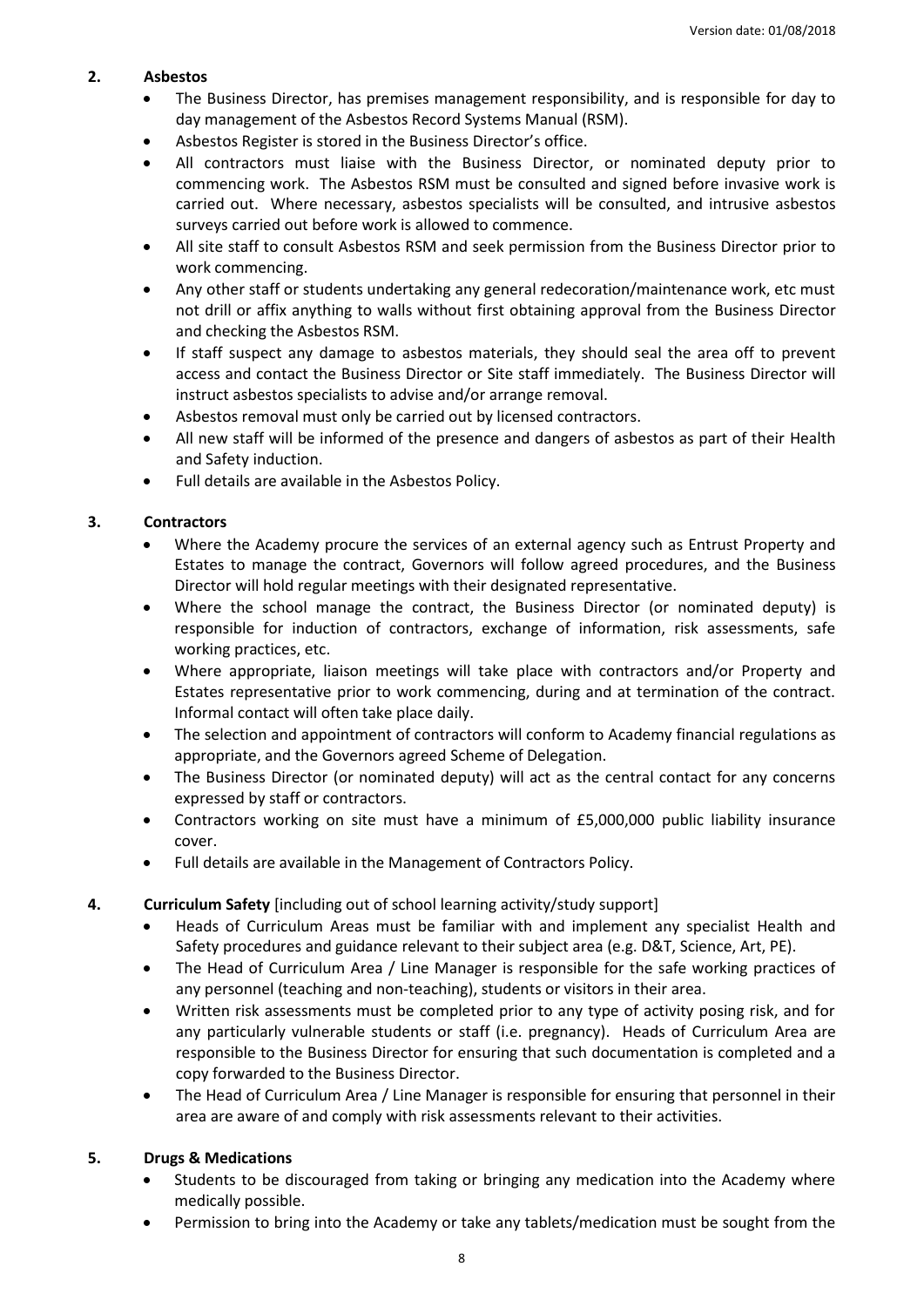Learning Manager.

- All tablets/medications must be deposited in the main Academy reception (Academy Receptionists are responsible).
- All tablets/medications must be recorded, stored securely together with parental permissions and instructions. The Academy Reception will always phone parents regarding requests for paracetamol, etc. and record.
- In this 13 18 high school Academy students are expected to take responsibility for administering their own medication.
- Full details are available in the Supporting Students with Medical Conditions Policy.

## **6. Electrical Equipment** [fixed & portable]

- All staff should complete a visual check of the equipment, including plug and cable, before use.
- Defective equipment/installations should be taken out of use and reported to site staff or Business Director. Defective computer equipment should be reported to the ICT technicians.
- Personal electrical equipment (e.g. equipment belonging to staff or students) must not be used on site, until a satisfactory portable appliance check has been completed by the Caretaker (Mr Rush). Where this is not possible, the equipment must only be used via a residual current device, available from the Caretakers. Students and staff must also seek permission from their Line Manager or Leadership Group before using personal electrical equipment on site.
- All portable electrical equipment (as specified in the metro-tester schedule) is tested annually on a rolling programme by the Caretaker (Mr Rush). All inspections are recorded on card and filed in the Caretakers office. All tested equipment is labelled and dated. Mr Rush has received appropriate training and follows procedures for calibration with specialist contractors.
- Fixed electrical testing is arranged every 5 years. A copy of the test report is stored in the Business Director's office.
- Only NICEIC approved electrical contractors are used on site, appointed, where practicable from Staffordshire County's (Entrust) list of approved electrical contractors.
- Heads of Department are responsible for ensuring any specialist equipment (e.g. in D&T and Science departments) is tested in accordance with relevant legislation/guidance.
- Full details are available in the Electrical Safety Policy.
- **7. Fire Precautions & Procedures** [and other emergencies including bomb threats]
	- Full details are recorded separately in the following, all of which are reviewed annually by the Business Director, and approved by the Headteacher and Chair of Governors:
		- Fire Policy
		- Fire and Emergency Evacuation Plan, and
		- Bomb Threat Policy and Procedure
		- **Business Continuity Plan**
	- Each room has clearly displayed exit procedures.
	- Fire alarm tested weekly by the Caretaker and a register kept.
	- A register is kept of fire practices and false alarms.
	- The target time for total evacuation is 2.5 minutes, and 5 minutes to record all personnel and ascertain absences.
	- Drills are arranged one per term.
	- Procedures to be followed during examinations are detailed in the Academy's Fire and Emergency Evacuation Plan, and are based on external guidelines (Examination Handbook).
	- The Business Director is the nominated Fire Manager and is responsible for undertaking and reviewing the Fire Risk Assessment annually, and reporting the outcome to the Site, Finance and Staffing Committee.
	- The Business Director will seek advice from the Fire Prevention Officer and Staffordshire County Council Health and Safety Adviser as appropriate.
	- Where appropriate, fire extinguishers are fitted with anti-vandal protectors and all extinguishers are regularly inspected.
	- The Caretakers are responsible for ensuring that exits are clear and that exit doors are safe and functional.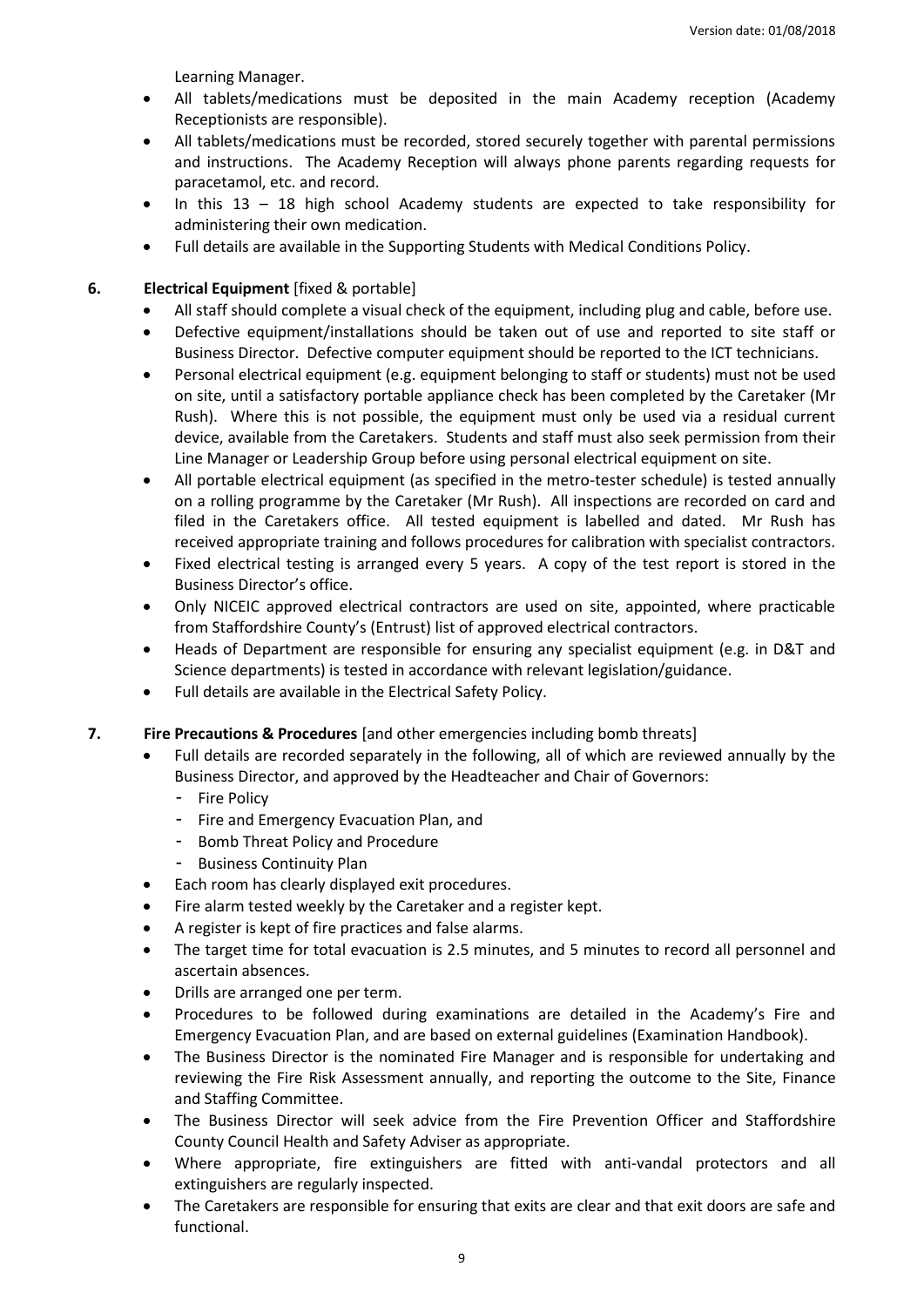#### **8. First Aid**

- The Governors will complete an annual risk assessment to identify need, and will undertake to train relevant staff, currently from Reception, Science, PE and D&T in Emergency Aid at Work.
- The First Aid boxes will be strategically placed in their respective areas and the Reception personnel will be responsible for checking and restocking. The Academy Reception will maintain a central stock.
- The Business Director will monitor training and re-training needs of the Academy.
- Where possible, the PE Department will have access to a mobile phone for emergency use; similarly, other off-site activities involving risk should request mobile phone use.
- Where an ambulance is required teaching staff should dial 999 directly and request an ambulance. They should immediately notify Reception, and allocate an individual to meet and direct ambulance staff to the nearest entrance to the casualty.
- Where this is not possible, and teaching staff need Reception to call the Emergency Services, they should ensure Reception have full details of the incident, including: what happened, nature of injury, name, age and condition of casualty (e.g. breathing, conscious, etc).
- The Reception staff or Learning Manager will make all reasonable attempts to contact and inform the parent/guardian.
- Where the parent/guardian is not available and subject to availability and the nature of the emergency, a staff member may accompany the student to hospital.
- Further details are available in the First Aid Policy.

# **9. Glass & Glazing**

- All glazing has been inspected, and where it does not conform to current standards, glazing film has been applied.
- Replacement glass is fitted by a professional glazier and conforms to the latest standards.
- As part of the window replacement programme, all new glass fitted will conform to current safety legislation.

# **10. Hazardous Substances (COSHH)**

- Risk Assessments have identified the areas to be regulated as Science, D&T and Art. The Academy subscribes to CLEAPSS for specialist guidance in these areas.
- The relevant Head of Department is responsible for ensuring appropriate training and use of protective equipment.
- The relevant Head of Department is responsible for maintaining a list of, and ensuring that CLEAPSS Hazcards and/or COSHH risk assessments are in place and complied with, for all hazardous substances in their area.
- Other areas, such as catering and cleaning must seek advice from the Business Director, and complete a COSHH risk assessment before bringing hazardous substances on to the site.
- The Business Director will arrange for Hazard Data Sheets and for COSHH risk assessments to be completed for all hazardous substances used by the Site and Cleaning staff.
- Hazardous substances must be kept in secure storage, with access regulated by the relevant Head of Department.
- Disposal will be arranged by the Business Director or relevant Head of Department. Records of disposal and consignment/transfer notes must be kept and passed to the Business Director for filing.
- There is a nominated and appropriately trained Radiation Protection Supervisor (RPS) who is responsible for the storage, supervision and use of radioactive materials/sources. The RPS must provide advice, training and monitoring of staff using such materials, and is also responsible for staff health surveillance. The current RPS is Mrs S McCraight. The Academy has appointed a Radiation Protection Adviser (RPA) from within the staff.
- Full details are available in the Hazardous Substances Policy.

# **11. Health and Safety Advice**

 H&S advice will be sought from appropriately qualified individuals and professional bodies to resolve, update and ensure compliance with best practice and applicable legislation as part of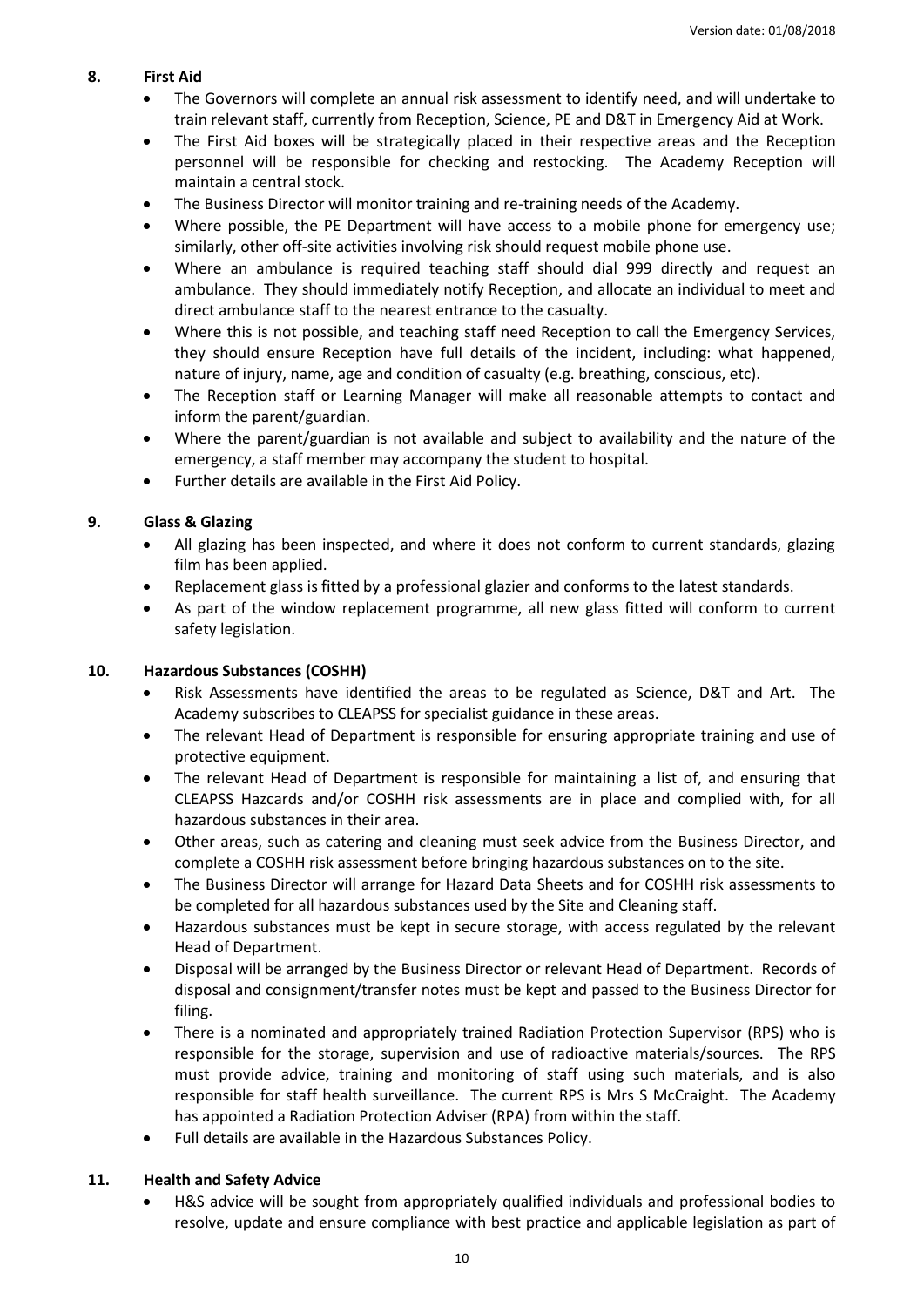the Academies commitment to continuous improvement. Examples include:

- Education professionals such as Insight HR
- Occupational Health Unit
- CLEAPSS
- Association for Physical Education (formerly BAALPE)

#### **12. Housekeeping, Cleaning & Waste Disposal**

- The Academy employs a team of cleaning staff to maintain the cleanliness of the school premises.
- Safe working practices have been agreed and risk assessments are in place. Arrangements are in place to obtain specialist advice where necessary.
- Wet floor cleaning is conducted out of normal school hours, where possible, and appropriate warning signs are used.
- The Caretakers are responsible for maintaining the site clear of rubbish accumulation, the safe disposal of glass and sharps, the safe location of waste bins to minimise arson risk, and the general safety of the site to include wet floor signage, cordoning off dangerous areas, snow clearing and gritting.

## **13. Handling & Lifting**

- A manual handling risk assessment is in place and is reviewed annually by the Business Director.
- All significant lifting and handling should be carried out by the Caretakers, who have appropriate information, training and equipment for safe lifting. They will only lift items within their safe capable limit.
- Other staff should not undertake any significant lifting activities without a risk assessment being completed, and training provided where the need is identified.
- Heads of Department are responsible for identifying members of staff who carry out significant manual handling, for carrying out appropriate risk assessments, and identifying training needs.
- Staff suggestions for improvement should be made to the Business Director

#### **14. Jewellery**

- The Academy Uniform policy and Academy prospectus contains detailed guidance on jewellery:
	- No more than one set of stud earrings may be worn.
	- Watches must be removed for PE/Sports activities.
	- Where a risk assessment ascertains that any remaining jewellery is a Health and Safety hazard, it must be removed or as a minimum taped over.

#### **15. Lettings/Shared Use of Premises**

- The Governors Lettings Policy determines the areas to be used and associated terms and conditions.
- Restrictions on the use of equipment are made clear to the hirer at the time of booking.
- The entire Academy site is a designated 'No Smoking' and this restriction applies to all out of hours use.
- A Premises (Public Entertainment) Licence is in force. Emergency lighting is tested in accordance with the conditions at regular intervals.
- First Aid provision is the responsibility of the hirer.
- Details of the Health and Safety and emergency procedures are included in the 'Lettings Agreement' which must be agreed and signed by all hirers.
- Hirers are responsible for carrying out suitable and sufficient risk assessments for their activities on site, and implementing necessary control measures.
- Teaching staff arranging Academy activities on the Academy site outside normal school hours are responsible for carrying out a risk assessment and implementing necessary control measures.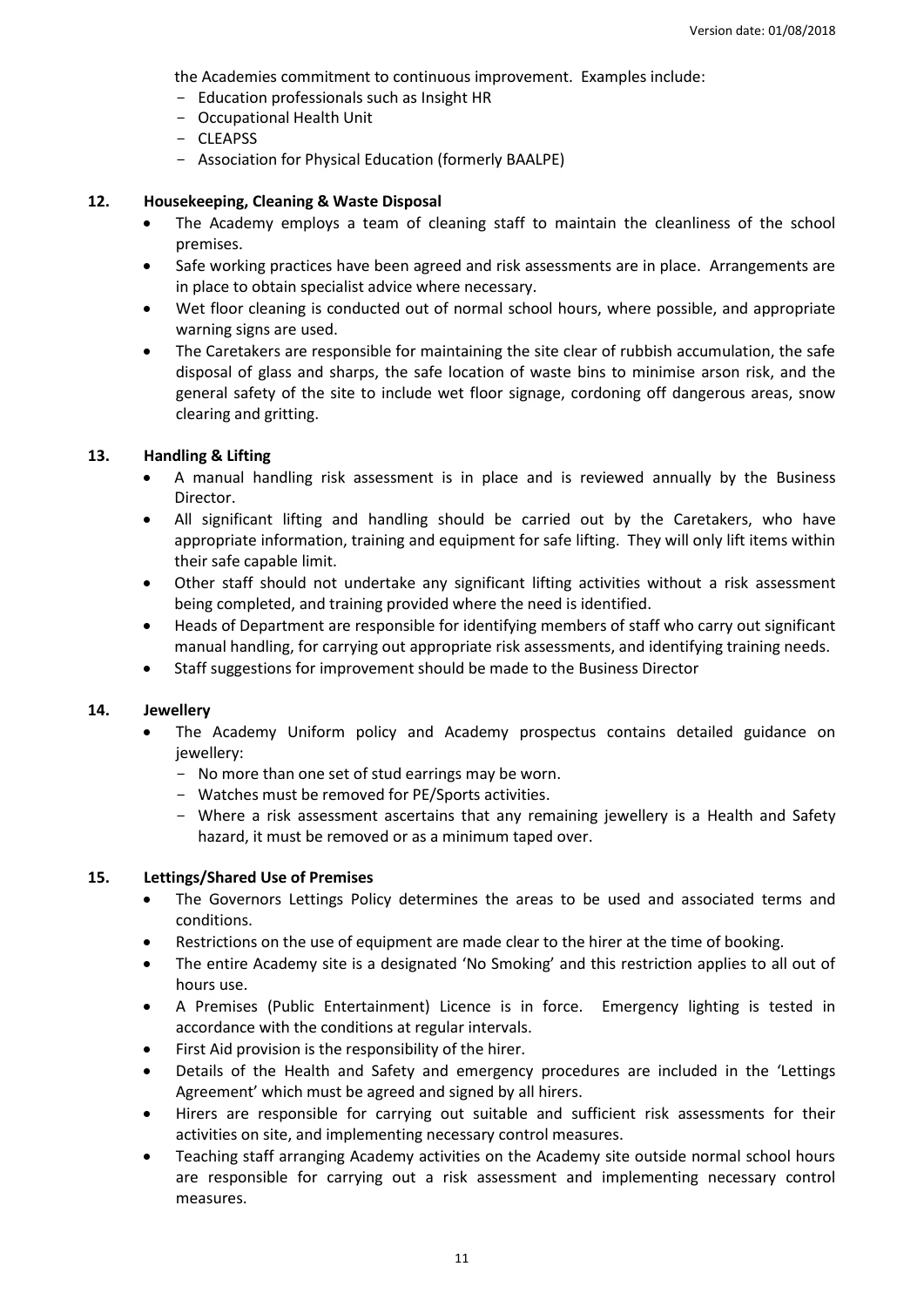#### **16. Lone Working**

- Governors do not recommend that staff (other than Caretakers) work alone in the Academy building.
- Caretakers will comply with the risk assessment for attending emergency call outs, which will be reviewed on an annual basis.
- Under no circumstances must cash-handling occur when staff are alone.
- Staff choosing to work alone are responsible for carrying out a risk assessment and making appropriate arrangements, which should include as a minimum:
	- Informing the Caretaker of the time of arrival, area of working, and time of departure.
	- Access to telephone for emergencies.
	- Work should not include lifting, carrying, working at heights or working with hazardous materials/equipment, etc.
	- Contingency planning for intruder attack or other emergency.
	- Consideration should be given to carrying a personal attack alarm.
- Further advice and guidance is available in the Lone Working Policy.

## **17. Maintenance / Inspection of Equipment (including selection of equipment)**

- The following equipment is tested annually by the Academy insurers:
	- Designated PE equipment, including hoists and climbing wall.
		- Design and Technology machinery.
		- Passenger and platform lifts.
- There are service agreements for the maintenance of photocopiers, fume cupboards, LEV systems and evac chair, and:
	- Fire alarms are tested weekly by the Caretaker and every 6 months by a competent contractor.
	- Smoke detectors and emergency lighting are checked monthly by the Caretaker and every 6 months by a competent contractor.
	- Fire extinguishers are visually inspected monthly by the Caretaker and checked annually by a competent contractor.
	- Water hygiene checks are carried out by the Caretaker in accordance with the Water Hygiene Record Systems Manual, and by a competent contractor every 6 months.
	- Ladders and steps are inspected every 6 months by the Caretaker.
	- All inspection records are stored with the Caretakers and the Business Director.

#### **18. Monitoring the Policy and Results**

- The annual self-evaluation checklist is co-ordinated by the Business Director and involves the Headteacher, Heads of Department and the Caretakers. The annual self-audit tool is completed by the Business Director in conjunction with the Headteacher, and the outcome is reported to the Site, Finance and Staffing Committee.
- Additional Health and Safety checks are carried out by the Business Director and Caretakers and reported to the Headteacher as necessary.
- Accident reports/trends are monitored by the Business Director who reports to the Headteacher and Site Finance and Staffing Committee.
- The school's Health and Safety performance is monitored and measured by the Business Director using the key performance indicators in the self audit tool, and accident/incident statistics. The outcome is reported to Governors via the annual Health and Safety Report.
- The Business Director is responsible for ensuring the implementation of new and updated policies.

#### **19. Poster on Health and Safety Law**

 The Business Director is responsible for ensuring the poster is prominently displayed and kept up to date.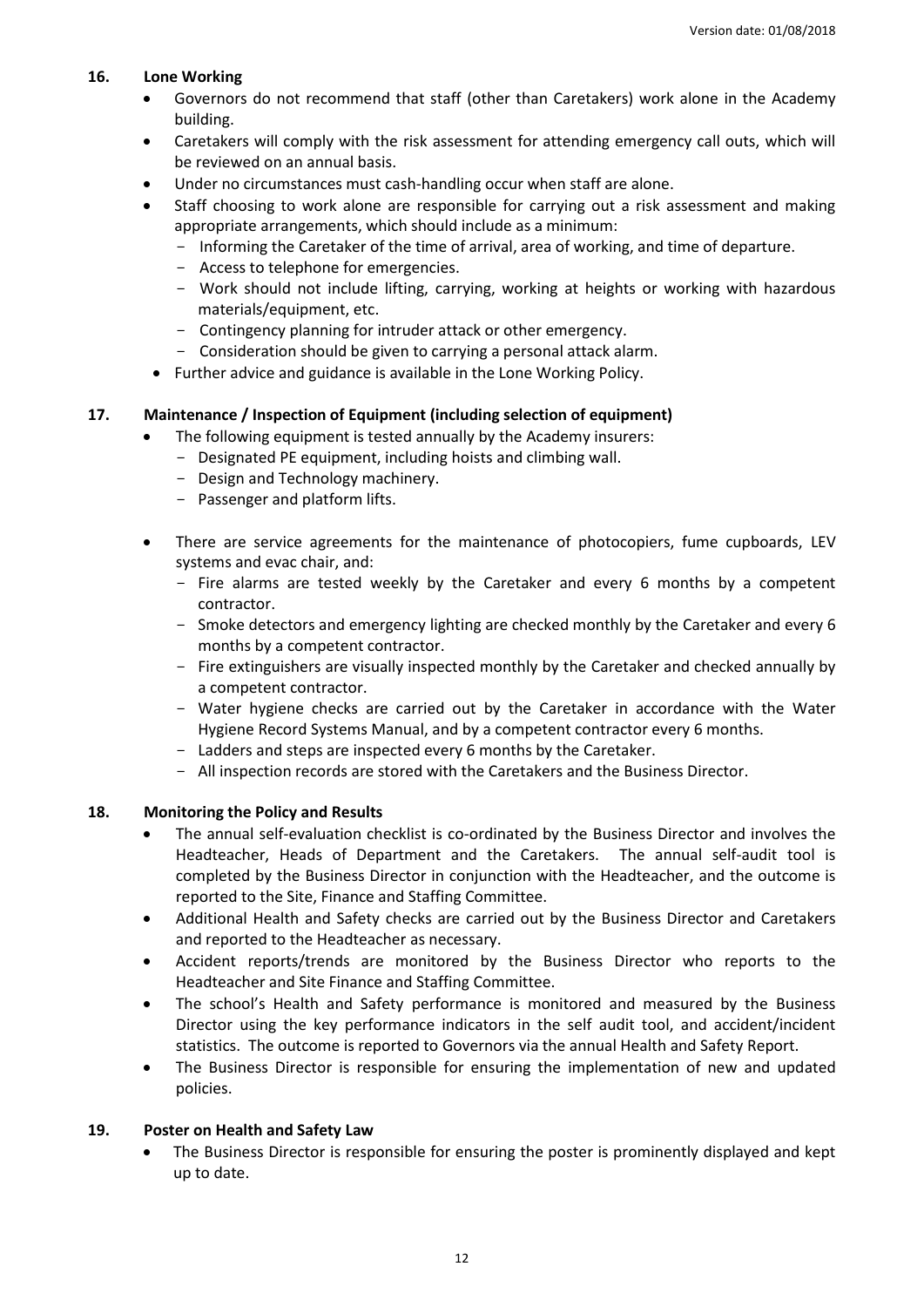#### **20. Personal Protective Equipment (PPE)**

- Boots, kneepad trousers, waterproof high visibility clothing and gloves are provided for the Caretaking staff. Science Technicians, Design & Technology and Reprographic Technicians are provided with Laboratory/Warehouse coats, strong aprons and gloves as appropriate. Eye protection and dust masks are provided as appropriate.
- Other PPE will be provided where a risk assessment identifies the need.
- The Line Manager/Head of Department is responsible for the supervision and proper use of such equipment, and for complying with the Academy Policy on use, provision and maintenance of PPE.

#### **21. Reporting Defects**

- All hazards are reported in the first instance to the Caretakers who will liaise with the Business Director as appropriate. Serious defects are reported directly to the Business Director.
- The person reporting the defect must ensure that the area concerned is either safe or isolated from student/staff access.

## **22. Risk Assessments**

- The Head of Curriculum Area or Line Manager is responsible for seeing that Risk Assessment is undertaken in their area.
- The individual teacher (or staff member) carries out the appropriate risk assessment for the designated activity.
- The Health and Safety Co-ordinator is responsible for ensuring that risk assessments are being conducted and will check by inspecting paperwork at least annually.
- It is the responsibility of any staff member with a specific medical condition requiring risk assessment i.e. Epilepsy or pregnancy to inform the Business Director who will then complete a risk assessment for the staff member if it is deemed there are potential risks to that staff member.
- It is the responsibility of Learning Managers to conduct a risk assessment and create a care plan for any student they are aware has a medical condition which may cause risk or require specific control measures.

# **23. Academy Trips/ Off-Site Activities**

- Sequence to be followed:
	- 1. Seek approval of Governors via Headteacher and Academy Leadership Team
	- 2. For residential, overseas or potentially hazardous activities read 'Beyond the School Gates' at this point
	- 3. Agree date, student numbers, transport arrangements, costs and supervision with the Headteacher or designated Academy Leadership Team members
	- 4. Complete Evolve (Educational Visit approval system)
	- 5. Produce draft letter to parents. Submit for approval and official typing
	- 6. In the event of overseas trips, the Academy visit record sheet must be completed and submitted to the Headteacher 3 months in advance of the trip. Ensure appropriate insurance cover
	- 7. For all other trips, at least 6 weeks' notice is required
	- 8. If not already done so, read 'Beyond the School Gates'
	- 9. Obtain parental consent in writing and any student medical history
	- 10.Conduct Risk Assessments, seek advice and determine emergency procedures
	- 11.On day of departure, submit register of actual participants and absentees.
- Full details are available in the Educational Visits Policy.

## **24. Academy Transport – e.g. minibuses**

- The Governors conform to County Council guidelines and training requirements.
- All drivers of the Academy minibus for trips involving students must undergo medical examination, training, obtain a minibus permit and operate strictly within Biddulph High School Transport procedures.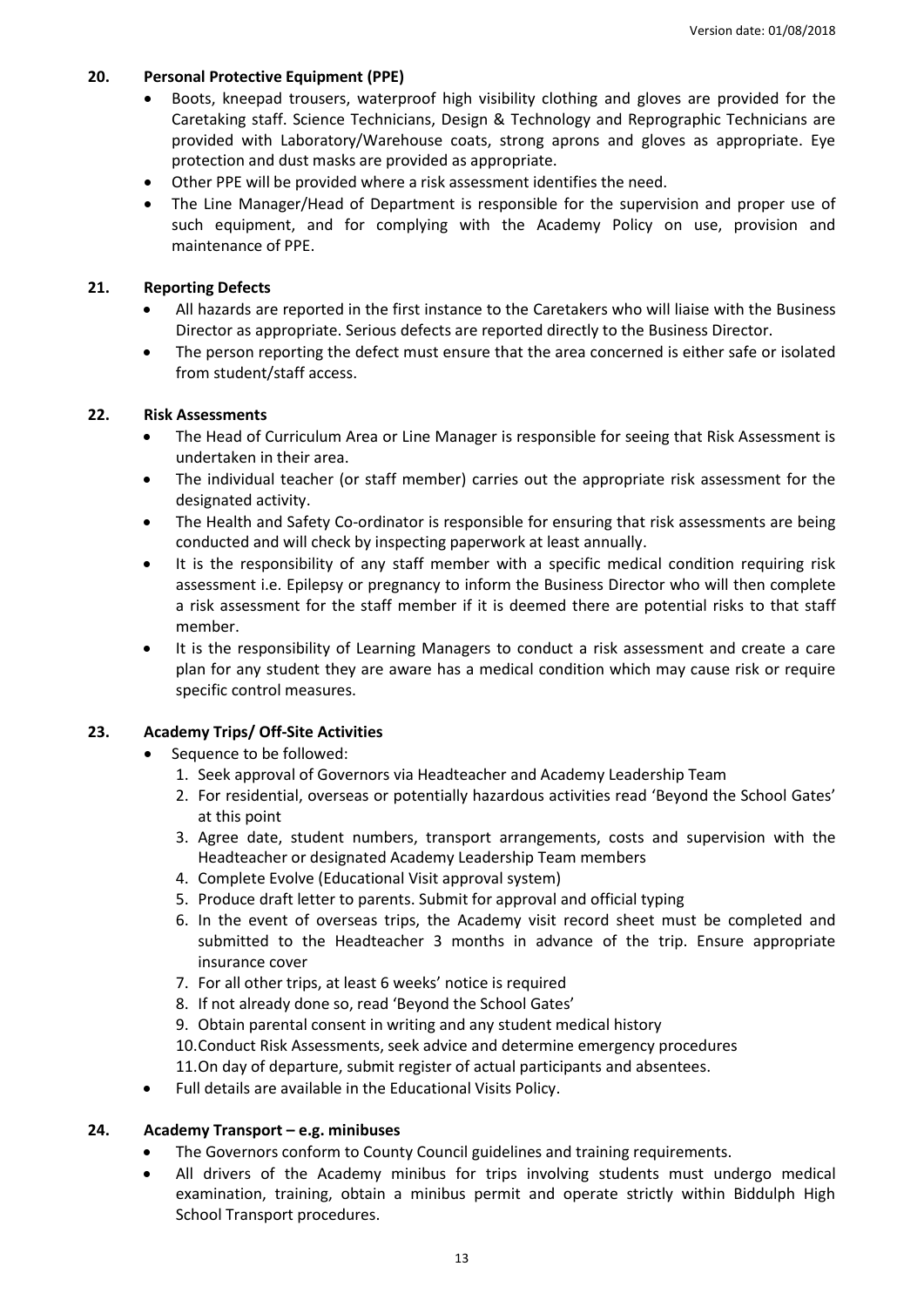- The person designated as responsible for the minibus will conduct regular checks and will advise the Headteacher of any repairs.
- The approved minibus driver will conduct the checks described in the minibus procedures prior to each journey. The bus must only be driven if the approved driver is satisfied as to its safety.
- Only those with approved training, valid permit and insurance will be eligible to drive the minibus.
- The procedures for student safety must be followed at all times e.g. loading the bus, wearing of seat belts, disembarking procedures, emergency actions and standard of behaviour, motorway requirements etc.
- Full details are detailed in the Academy Transport Procedures.

#### **25. Smoking & Vaping**

Smoking & Vaping is not permitted anywhere on the Academy site (including grounds).

## **26. Staff Consultation and Communication**

- Health and Safety falls within the remit of the Governing Body's Site Finance and Staffing Committee, which meets each term.
- The Business Director co-ordinates arrangements for Health and Safety and provides a termly report to the Site Finance and Staffing Committee.
- Health & Safety is discussed at Departmental and School Council Meetings. The outcome is reported to the Health & Safety Co-ordinator if/when appropriate.
- Staff recommendations for improvement can be made directly to the Health and Safety Coordinator, via Head of Department or Line Manager or through the Staff Safety Representative. Student recommendations for improvement can be made directly to the Health & Safety Coordinator, via the School Council, or to a member of staff.
- Information is communicated to staff via the Health and Safety Notice Board and via staff briefings.

#### **27. Stress and Staff Well-being**

- Biddulph High School has procedures for supporting staff well-being, including:
	- $-$  Stress Risk Assessment in place.
	- Periodic Stress Surveys completed.
	- Free staff access to Fitness Suite and Sports Hall.
	- Yoga session held weekly for a nominal charge
	- Onsite car wash service fortnightly for a nominal charge
	- $-$  Staff Wellbeing Week held annually
	- Return to work interviews following periods of ill health.
	- Careful planning of Academy calendar to spread workload throughout the year where possible.
- Staff with health-related issues may discuss these with and seek support from:
	- Their Head of Department/Line Manager/'Mentor'.
	- The Headteacher.
	- Business Director.
	- Their GP/LEA Occupational Health Department/ Fit for Work Scheme
- The Leadership group regularly reviews working practices and staffing levels with a view to reducing work-related stress.
- **28. Supervision** [including out of school learning activity/study support]
	- Teachers must ensure adequate student supervision at all times
	- When arranging after school or school holiday activities on site (including homework or revision sessions), teaching staff must ensure that the session is adequately supervised, and appropriate Health and Safety arrangements are in place.
	- All staff absences must be reported to the designated person for covering staff absence.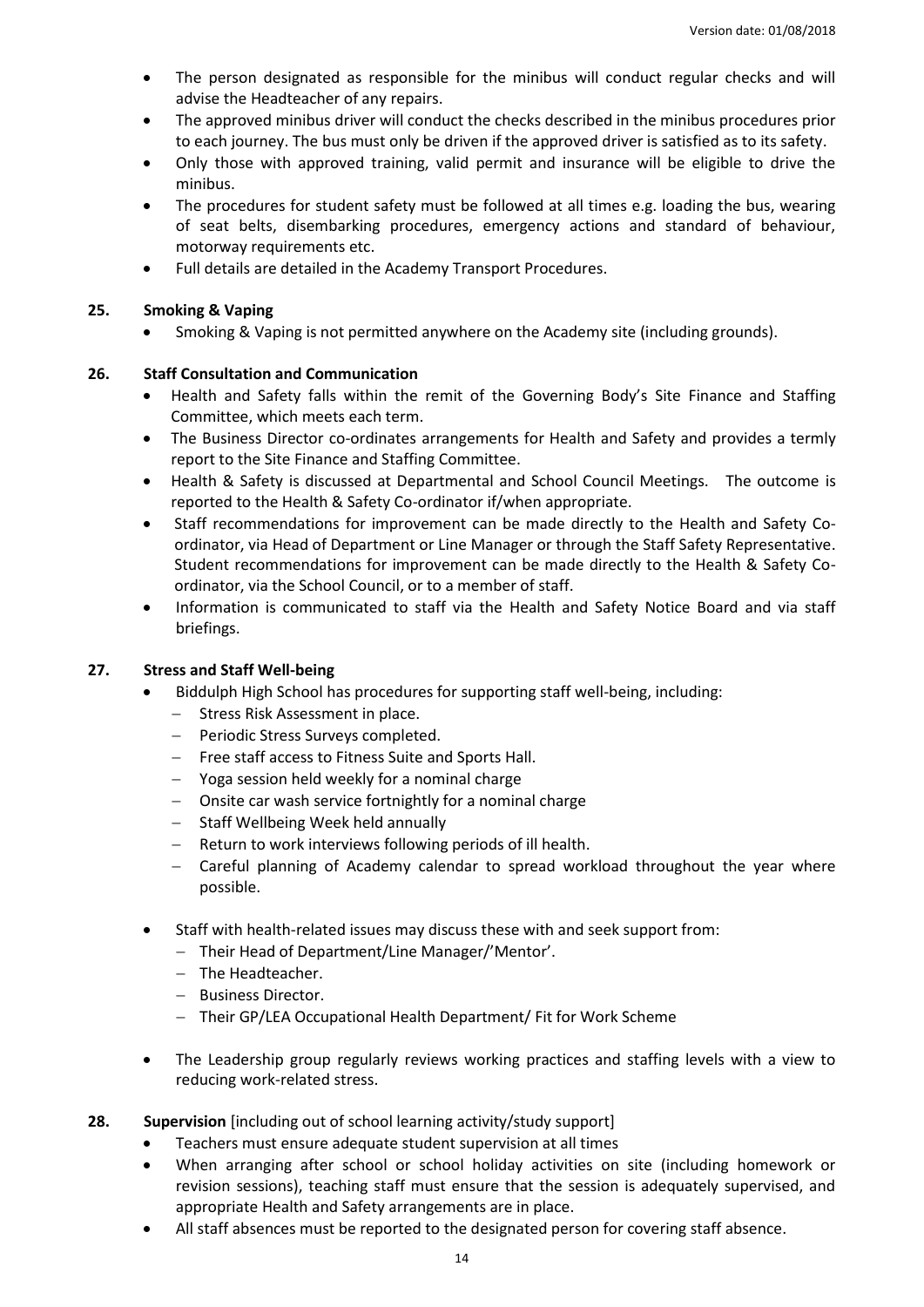- Heads of Year must check that all form tutors for their year group are present.
- Heads of Department must check that the departmental classes are covered.
- Students should only be allowed out of lessons with the permission of a teacher. A risk assessment must be completed and a corridor pass issued.
- All staff are required to complete a supervision duty as part of the directed time schedule. This includes a designated time before and after school and at least one break supervision per week.
- Many staff also assist with supervisory duties and contribute to the safe running of the Academy with voluntary lunch-time duties.
- Supervisory arrangements for out-of-school trips are detailed in the agreed procedures.
- The Business Director is responsible for verifying the identity, qualifications and references of newly-appointed staff (teaching, non-teaching and volunteers). A Disclosure and Barring Service (DBS) check is also conducted by the Business Director on persons employed by the Academy.

#### **29. Training and Development**

- The Business Director and Head of Department/Line Manager are responsible for the induction and briefing of new staff regarding Health and Safety procedures and safe working practices, and for ensuring that their staff receive appropriate information and training.
- Generic Health and Safety training and induction will be provided by the Business Director or her delegated representative. Heads of Curriculum Area will supplement this with departmental safe working practices.

#### **30. Use of VDU's / Display Screens / DSE**

- Designated DSE users who use DSE for the majority of their working day are entitled to free eye-testing from an approved provider in accordance with the Use of Display Screen Equipment policy.
- Defects in DSE should be reported to the ICT Technician.
- Health concerns together with any work-stations related issues should be re raised with the Line Manager/ICT Technicians.
- Other staff using DSE on a short term basis or intermittent basis should seek advice from the ICT Technicians.
- The normal maximum time spent at DSE without a break is 1 hours, although it is recommended that a 5-minute break from DSE to be taken every hour.

#### **31. Vehicles on Site**

The separation of pedestrians and vehicles is impractical if not impossible on site. Risk Assessments have been conducted with Police, LEA Property and Estates Division, SHSS resulting in the following guidance:

- The position of the school bus has been sited away from the School Gate to minimise the potential risk of accidents. Arrival and departure times have been agreed to minimise risk to students.
- Access to the site by contractors' vehicles is agreed as part of the Health and Safety procedures for the relevant contact
- Where appropriate, orders placed by the Academy will be accompanied by the instructions specifying delivery times.
- Students are not allowed on site in vehicles of any description including motorcycles until they are in possession of a full driving license
- Motorbikes, mopeds and scooters in the ownership of staff or students are not allowed on site at any time. There are no parking bays designated for motorcycles
- Peak times will be supervised by staff on a rota basis.
- A pass system will operate for student cars and exit from the site is not allowed until 10 minutes after the end of the school day.
- Peak times will be supervised by staff on a rota basis.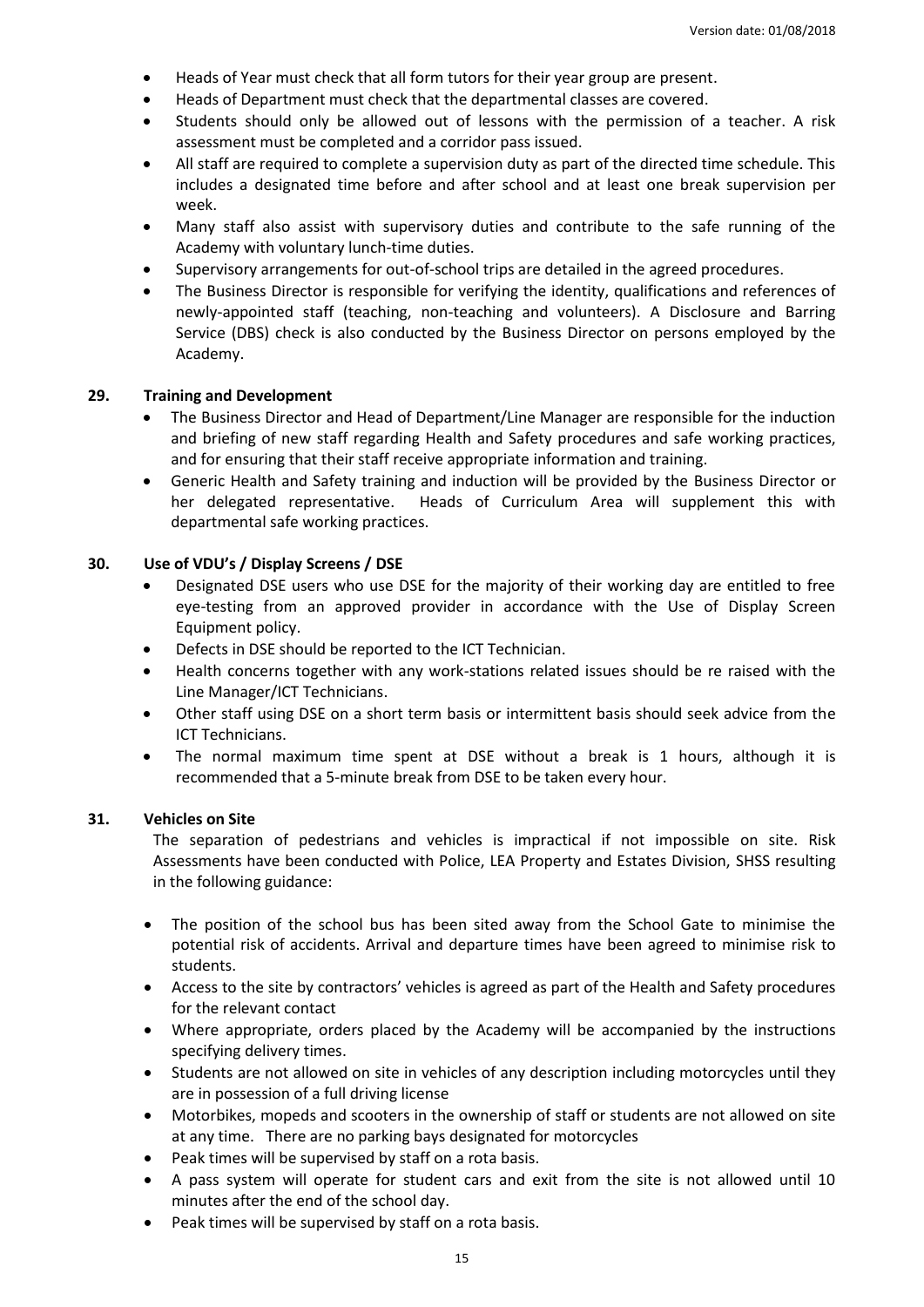#### **32. Violence to Staff / Academy Security**

- In order to improve staff and student security most external doors have a secure pass entry system. Staff are issued with swipe and identity cards to operate the system.
- All visitors report to the main reception which is a secure waiting area with access control preventing unauthorised access to the Academy via the front entrance. Visitors also have to sign in and are issued with a pass.
- Training in managing aggressive visitors will be provided for vulnerable staff.
- All staff are required to report all incidents of verbal and physical abuse to the Headteacher, Business Director.
- Where individual members of staff are judged to be at risk, the Academy Management and/or Middle Management take preventative action to minimise potential aggression or violence.
- Further information is available in the Management of Violence and Aggression Policy.

## **33. Working at Height**

- External contractors must provide their own access equipment and work in accordance with Working at Height Regulations. A safe method of work must be agreed with the Academy before work is allowed to commence.
- Students must not use steps, ladders or platforms etc. unless they have been trained to do so and are adequately supervised.
- Only designated staff who have received appropriate training and are appropriately dressed may use the above.
- Further information is available in the Working at Height Risk Assessment.

## **34. Water Hygiene**

- The Academy subscribes to a service with Entrust for the provision of specialist advice, water hygiene risk assessments and for production of the Water Hygiene Record Systems Manual (RSM). This manual is stored in the Health and Safety Co-ordinator's office.
- The Headteacher is responsible for ensuring that the Water Hygiene RSM is complied with. This respons*i*bility is delegated to the Health and Safety Co-ordinator and Caretakers.
- The Caretakers are responsible for carrying out weekly checks as identified in the Water Hygiene Record Systems Manual.
- Entrus) is contracted to complete the monthly, quarterly and bi-annual checks and maintenance in accordance with the Water Hygiene Record Systems Manual. They also arrange the risk assessment review on behalf of the Academy every 2 years.
- Site staff must ensure that any contractors working on the water systems refer to, comply with and sign and the RSM before work commences, and that the RSM is updated upon completion.
- Further information is available in the Water Hygiene Policy.

#### **36. Work Experience**

- The policy and procedures used in Biddulph High School Work Experience Scheme for Year 10/Year 12/ Year 13 is drawn from the following publications:
	- Health and Safety on Work Experience (HSE)
	- Health and Safety on Training Programme a Guide for Providers (WRMTEC 3/98)
	- Health and Safety Considerations (TEC)
	- Guide to Insurance, Health, Safety and Welfare (Staffordshire Partnership 2006)
	- Work Experience Legal Responsibilities and Health & Safety (DfEE 1999)

\_\_\_\_\_\_\_\_\_\_\_\_\_\_\_\_\_\_\_\_\_\_\_\_\_\_\_\_\_\_\_\_\_\_\_\_\_\_\_\_\_\_\_\_\_\_\_\_\_\_\_\_\_\_\_\_\_\_\_\_\_\_\_\_\_\_\_\_\_\_\_\_\_\_\_\_\_\_\_\_\_\_\_\_\_\_\_

 The communications between Academy, home, parent and employer follow the guidelines and model letters are available through the Work Experience Co-ordinator.

#### **Work Experience Scheme: Biddulph High School**

The Academy makes arrangements for: